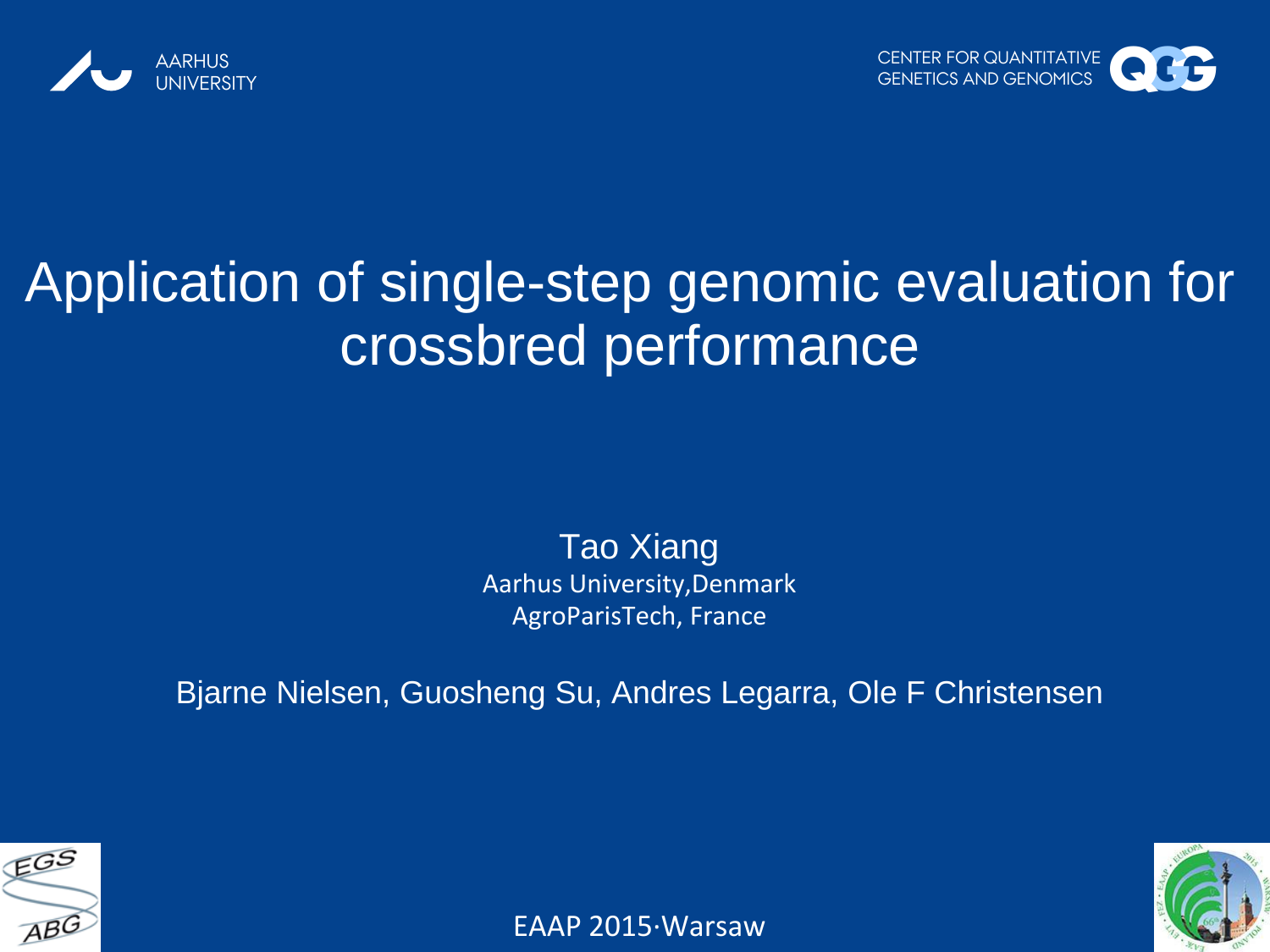



## **Background**

•**Reference:** *Christensen, O. F et al.* (2014). Genomic evaluation of both purebred and crossbred performances. *Genetics Selection Evolution*, 46(1), 23.

$$
\mathbf{y}_{A} = \mathbf{X}_{A}\mathbf{\beta}_{A} + \mathbf{Z}_{A}\mathbf{a}_{A} + \mathbf{e}_{A}
$$

$$
\mathbf{y}_{B} = \mathbf{X}_{B}\boldsymbol{\beta}_{B} + \mathbf{Z}_{B}\mathbf{a}_{B} + \mathbf{e}_{B}
$$

$$
\mathbf{y}_{AB} = \mathbf{X}_{AB}\boldsymbol{\beta}_{AB} + \mathbf{c}_{AB} + \mathbf{e}_{AB}
$$

$$
c_{AB} = 0.5(Z_{AB,ACA} + Z_{AB,B}c_B) + MS_{AB}
$$

$$
\text{Var}\begin{bmatrix} \boldsymbol{a}_A \\ \boldsymbol{c}_A \end{bmatrix} = \begin{bmatrix} \sigma_{a_A}^2 & \sigma_{a_A, c_A} \\ \sigma_{c_A, a_A} & \sigma_{c_A}^2 \end{bmatrix} \otimes \boldsymbol{A}_A
$$

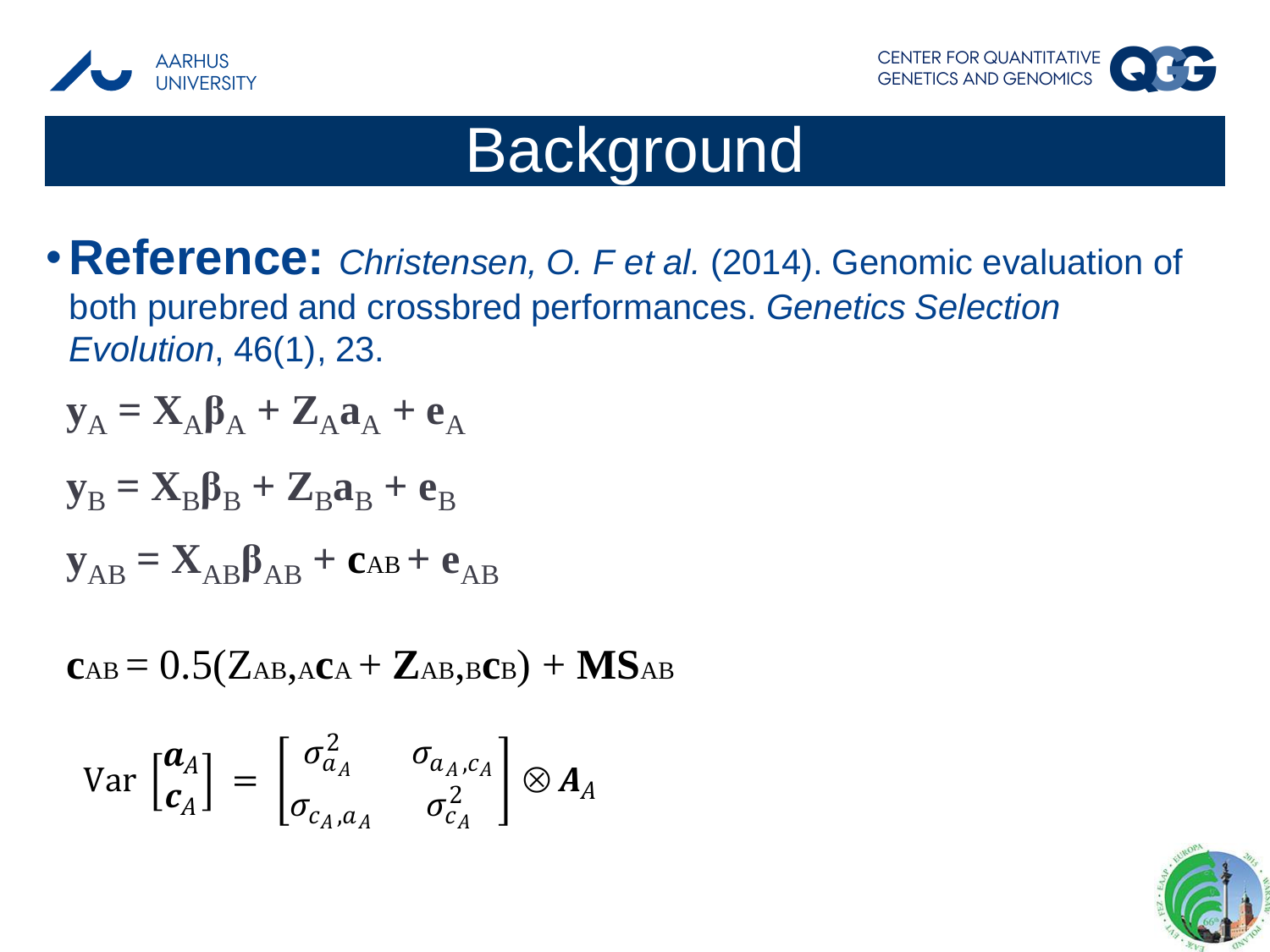



# **Background**

$$
\mathbf{c}_{AB} = \mathbf{c}_{AB}^{(A)} + \mathbf{c}_{AB}^{(B)}
$$
  
\n
$$
\mathbf{y}_{AB} = \mathbf{X}_{AB}\boldsymbol{\beta}_{AB} + \mathbf{c}_{AB}^{(A)} + \mathbf{c}_{AB}^{(B)} + \mathbf{e}_{AB}
$$
  
\n
$$
\text{Var}\begin{bmatrix} \mathbf{c}_A \\ \mathbf{c}_{AB}^{(A)} \end{bmatrix} = \mathbf{A}^{(A)} \sigma_{c_A}^2
$$

$$
\mathbf{Var}\begin{bmatrix} \mathbf{a}_{A} \\ \mathbf{c}_{A} \\ \mathbf{c}_{AB} \end{bmatrix} = \begin{bmatrix} \sigma_{a_A}^2 & \sigma_{a_A, c_A} \\ \sigma_{c_A, a_A} & \sigma_{c_A}^2 \end{bmatrix} \otimes \mathbf{A}^{(A)}
$$



How to construct  $A^{(A)}$  and  $A^{(B)}$ ?

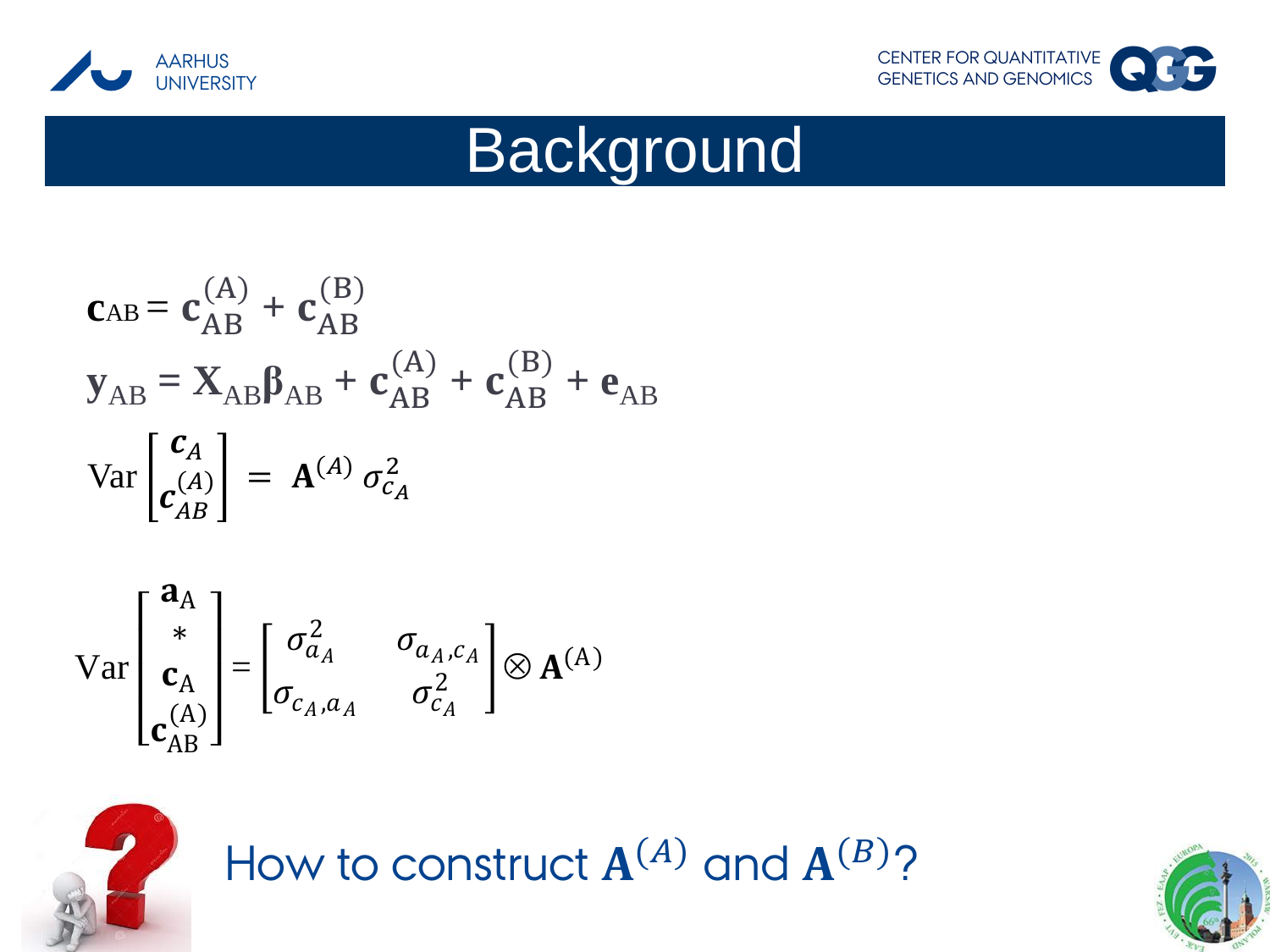



## **Background**

Pedigree-based breed A specific

partial relationship matrix

 $A^{(A)} = \begin{bmatrix} A_A & A_{A,AB}^{(A)} \\ A_{AB}^{(A)} & A_{AB}^{(A)} \end{bmatrix}$ 

Marker-based breed A specific partial relationship matrix

partial relationship matrix  
\n
$$
G^{(A)} = \begin{pmatrix} G_{A,A}^{(A)} & G_{A,AB}^{(A)} \\ G_{AB,A}^{(A)} & G_{AB,AB}^{(A)} \end{pmatrix}
$$

Assumption: known alleles origin

## $\cdot$  G<sup>(A)</sup> is adjusted, compatible with  $A^{(A)}$

•  $\left(H^{(A)}\right)$  $\left(G_\omega^{(A)}\right)^{-1} - \left(A_{11}^{(A)}\right)^{-1} = 0$  $(A^{(A)})$ mbined bre<br> $\frac{1}{(1-(A))^2}$  $\begin{pmatrix} 1 \\ -\left( G_{\omega}^{(A)} \right)^{-1} - \left( A_{11}^{(A)} \right)^{-1} & 0 \\ 0 & 0 \end{pmatrix} + \left( A^{(A)} \right)^{-1}$ Inverse scale of combined breed A partial relationship  $A)$ <sup>-1</sup> -  $A^{(A)}$ mverse scale of combined breed A partia<br>  $H^{(A)}\Big)^{-1} = \left( \left( G_{\omega}^{(A)} \right)^{-1} - \left( A_{11}^{(A)} \right)^{-1} \right) 0 + \left( A^{(A)} \right)$ e scale of combined breed A partial relation cale of combined breed A partial re<br>  $= \left( \left( G_{\omega}^{(A)} \right)^{-1} - \left( A_{11}^{(A)} \right)^{-1} \right) 0 + \left( A^{(A)} \right)^{-1}$ 

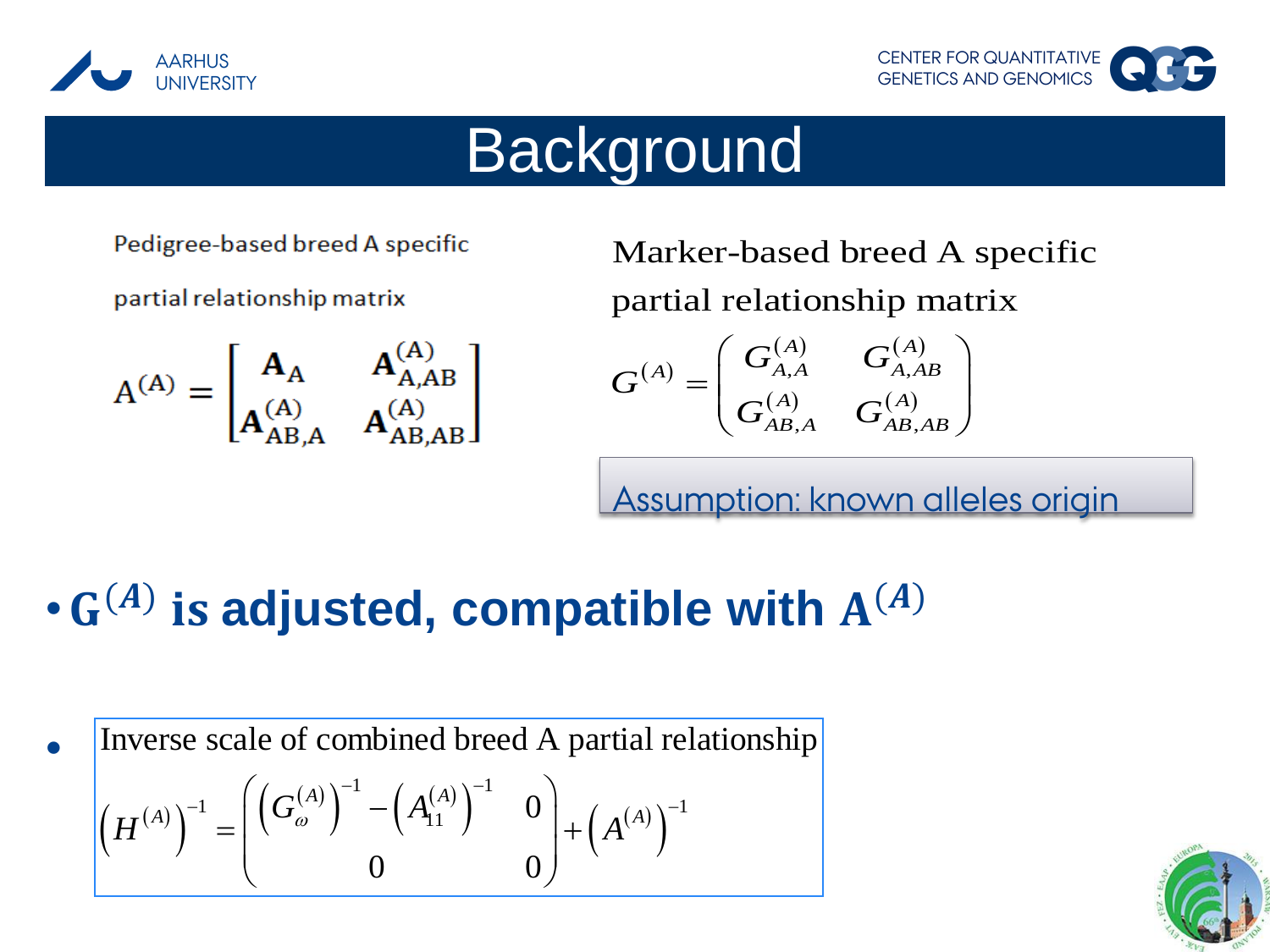



#### •**Phenotypic data**

 $\triangleright$ Trait: TNB at the first parity of sows (h<sup>2</sup> is around 0.1) Records: 293,339 Landrace (LL); 180,112 Yorkshire(YY); 10,974 crossbreds (LY) Purebreds farrowed 2003~2013; Crossbreds farrowed 2010-2013

### •**Pedigree**

Traced back to year 1994 by DMU Trace (Madsen, 2010) 332,929 LL & 210,554 YY

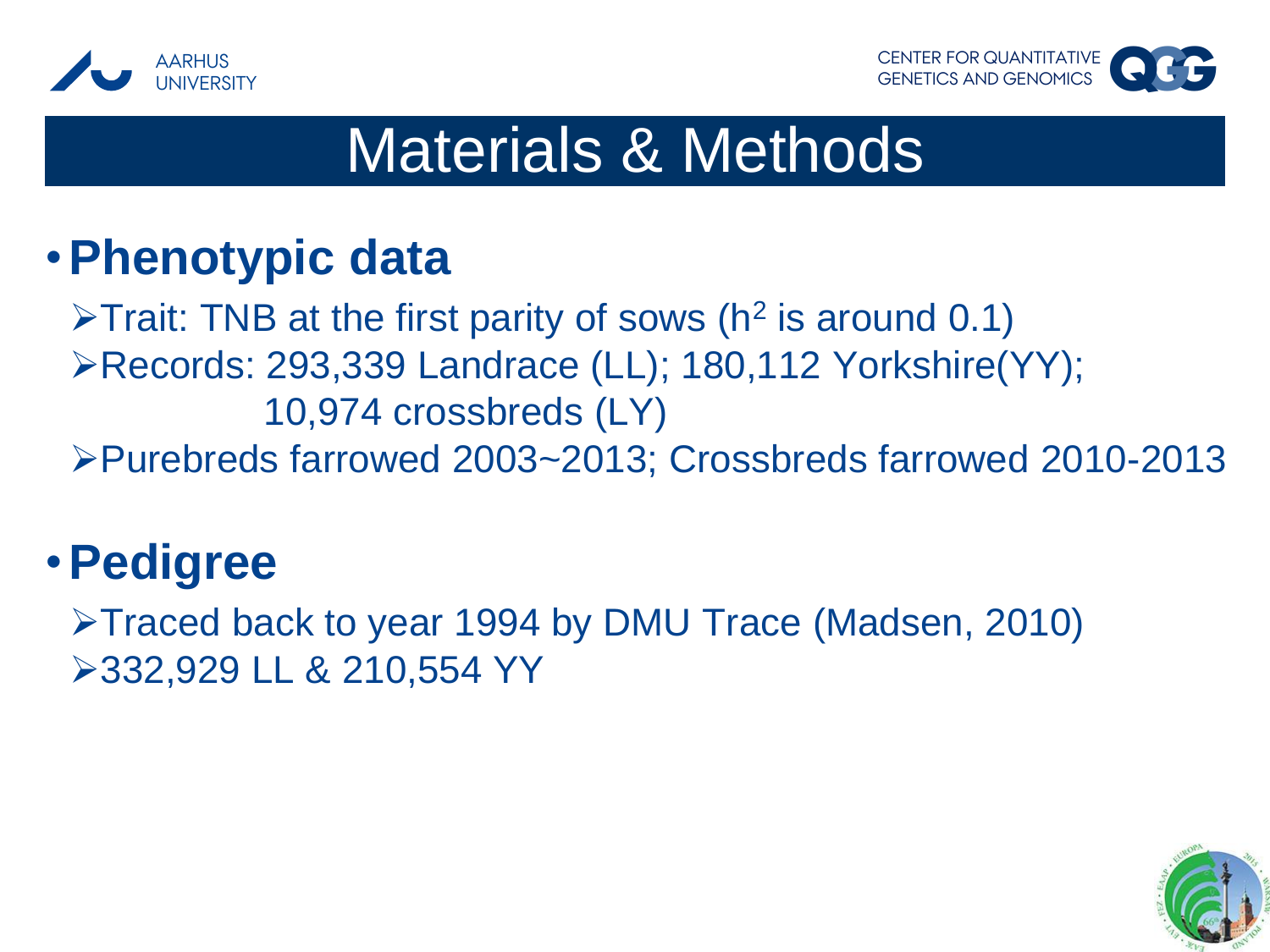



#### • **Models:**

>Purebreds: y= hys + month + hybrid +  $b_1$ <sup>\*</sup>age +  $b_2$ <sup>\*</sup>age<sup>2</sup> + <u>a</u> +  $sb + e$ 

a ~ N(0, $H_{(L)}\sigma_{a_L}^2$ ) or a ~ N(0, $H_{(Y)}\sigma_{a_Y}^2$ ), depending on LL and YY; sb ~ N(0, $I\sigma_{\rm sb}^2$ ); e ~ N(0, $I\sigma_{\rm e}^2$ )

 $\triangle$ Crossbreds: y= hys + month + b1\*age +b2\*age<sup>2</sup> + <u>c<sup>(L)</sup></u> + c<sup>(Y)</sup> + e

c<sup>(L)</sup>~ N(0,  $H_{(L)}\sigma_{c_L}^2$ ), c<sup>(Y)</sup>~ N(0,  $H_{(Y)}\sigma_{c_Y}^2$ ), e ~ N(0,  $I\sigma_e^2$ )

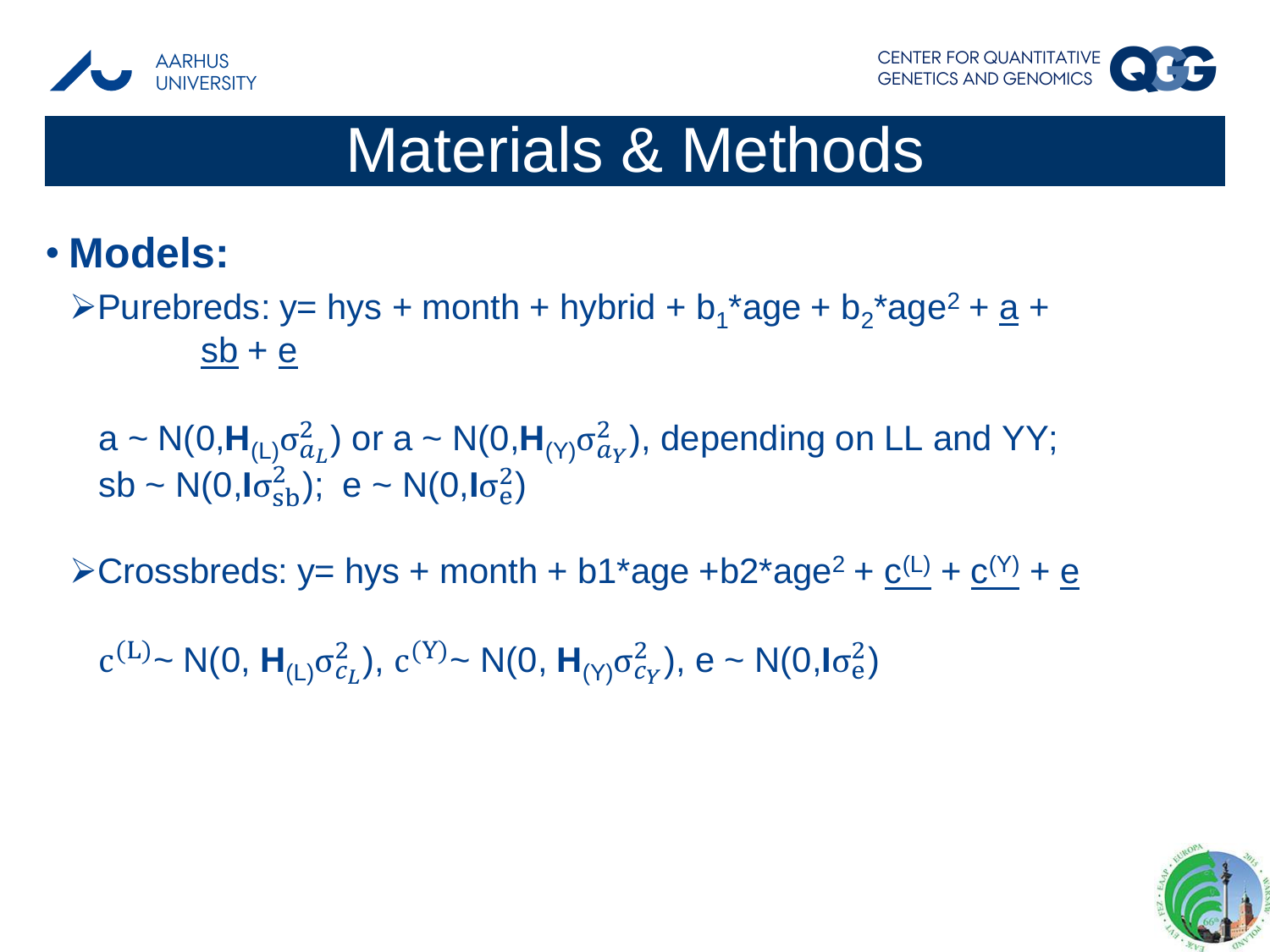



#### •**Genotypes**

41,009 SNPs (60K) genotyped in 7,723 LL & 7,785 YY

**≻7,940 SNPs (8K) genotyped in 5,203 LY** Imputation > 41,009 genotyped crossbred SNPs

## •**Crossbred alleles tracing**

 Two phased imputed crossbred alleles segmented to segments LL and YY segmented to small segments same length, position Crossbred phased segment should match to purebred segments  $\triangleright$  Proportions of matched segment counted in LL and YY separately

 $\triangleright$  Known which phased LY allele originated from LL or YY

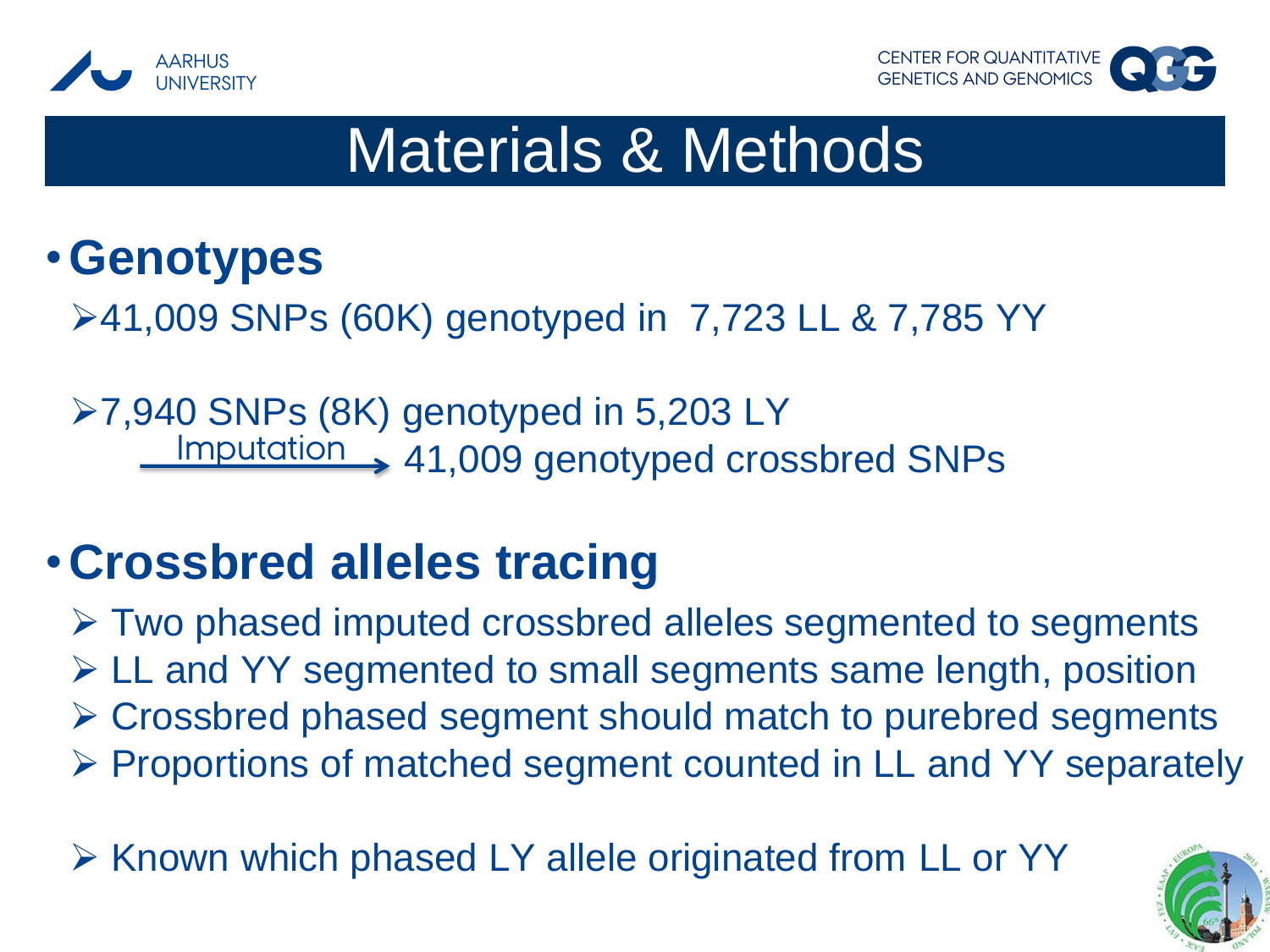



## •**Scenarios (SC):**

| <b>Scenarios</b> | <b>Genotypes</b>       | <b>Phenotypes</b>            | <b>Targets</b>                                                                                |
|------------------|------------------------|------------------------------|-----------------------------------------------------------------------------------------------|
| Nogen_SC         | NO, pedigree only      | All<br>phenotypic<br>records | • VC estimation<br>Model<br>reliabilites for<br>crossbred<br>performance in<br>purebred boars |
| Genpure_SC       | 7723LL, 7785YY         |                              |                                                                                               |
| Genall SC        | 7723LL, 7785YY, 5203LY |                              |                                                                                               |

#### •  $r^2 = \sum_{i=1}^n (1 - \text{SEP}_i^2 / \sigma_c^2)$  $\frac{n}{i=1}(1 - \text{SEP}_{i}^{2}/\sigma_{c}^{2})/n$

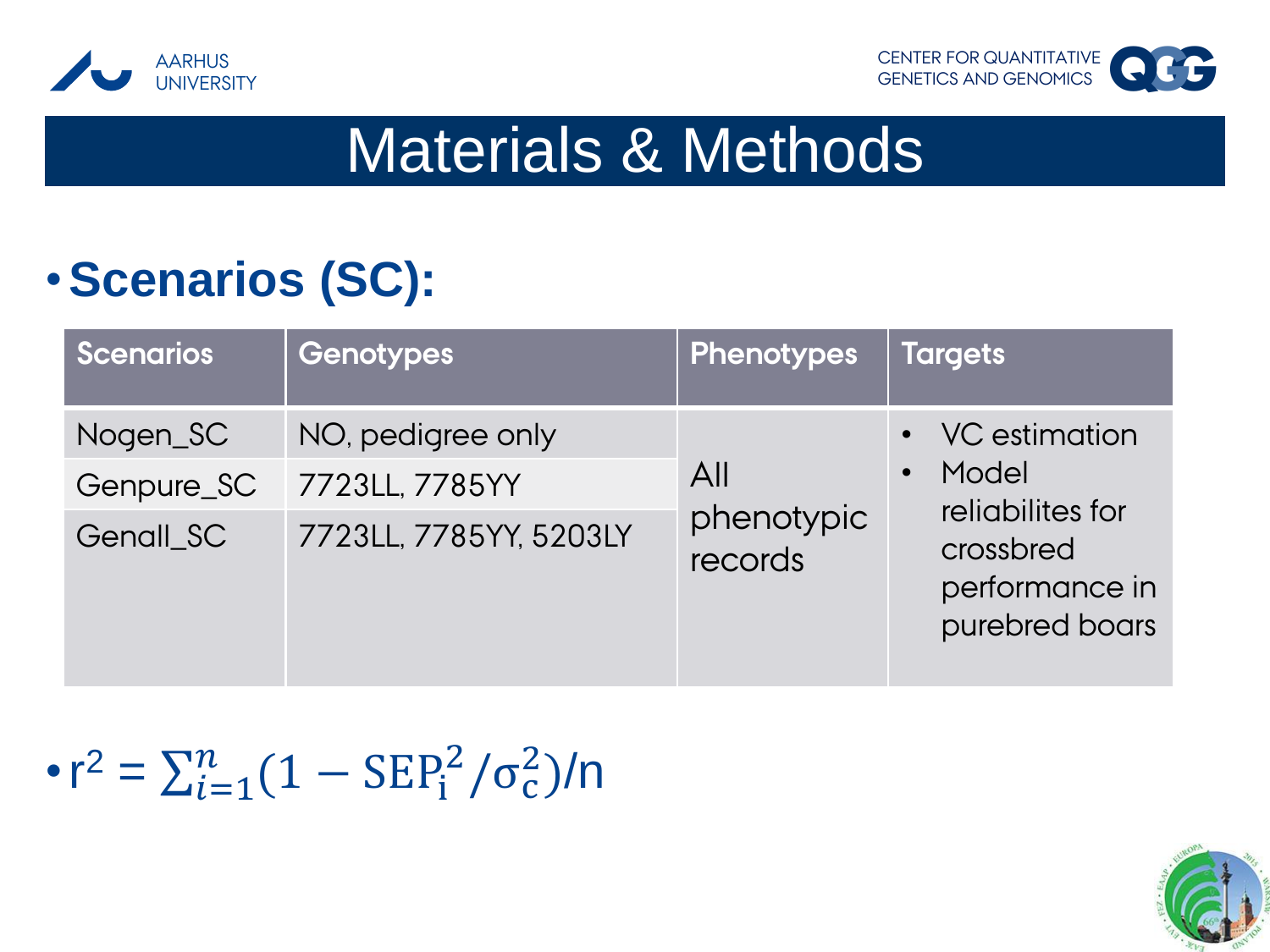



# Results & Discussion

#### •**Genetic correlation between purebred and crossbred performance**

|              | Nogen_SC     | Genpure_SC     | <b>Genall_SC</b> |
|--------------|--------------|----------------|------------------|
| Landrace     | 0,700(0,119) | (0,736(0,114)) | 0,785(0,090)     |
| l Yorkshire' | 0,570(0,129) | 0,591(0,124)   | 0,676(0,100)     |

#### **Confirm the existence of a moderate correlation.**

**Crossbred genomic information reduce standard errors.**

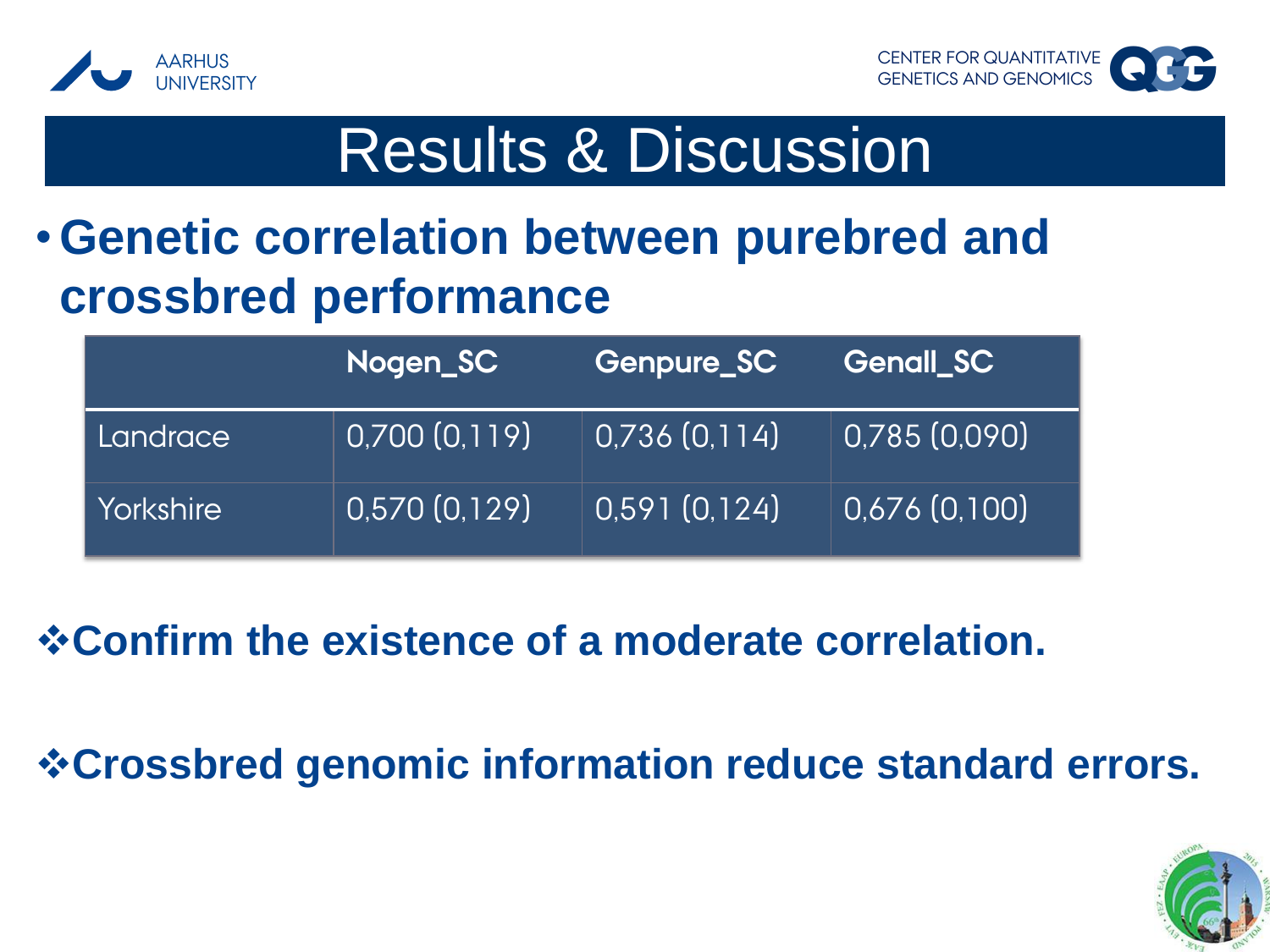



## Results & Discussion

## • **Model reliabilities for purebred boars for cp.**



**R<sup>2</sup>generally low, increases with genomic info included Non-genotyped animals benefit from genomic info on genotyped animals, especially crossbred info** 

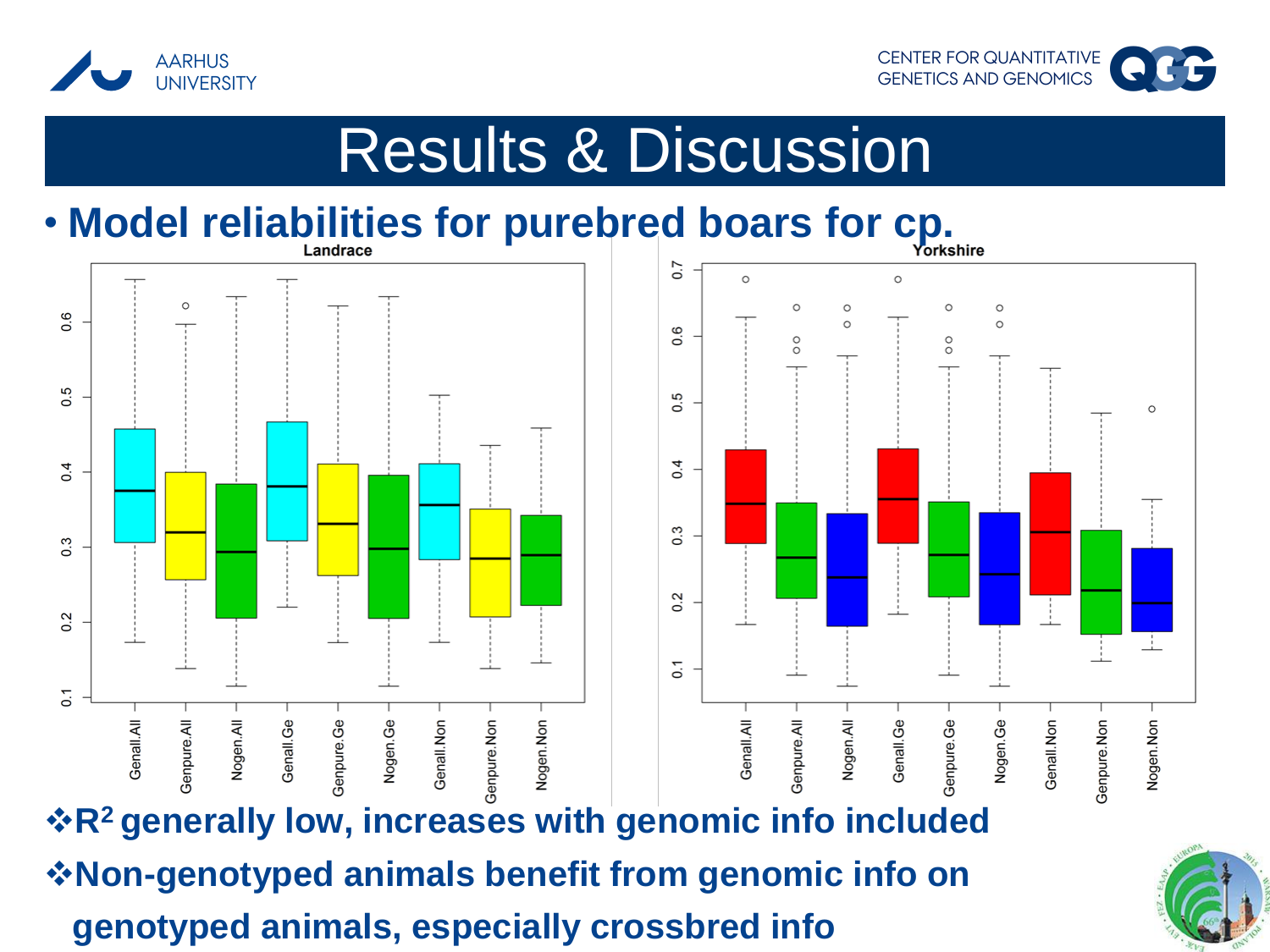



## **Conclusions**

- **New single-step model is applicable for genetic evaluation for crossbred performance**
- **Model with marker information perform better than pedigree based model**
- **Crossbred genomic information is as essential as purebred genotypes**
- **Confirm moderate, positive genetic correlation between purebred and crossbred performance in TNB**